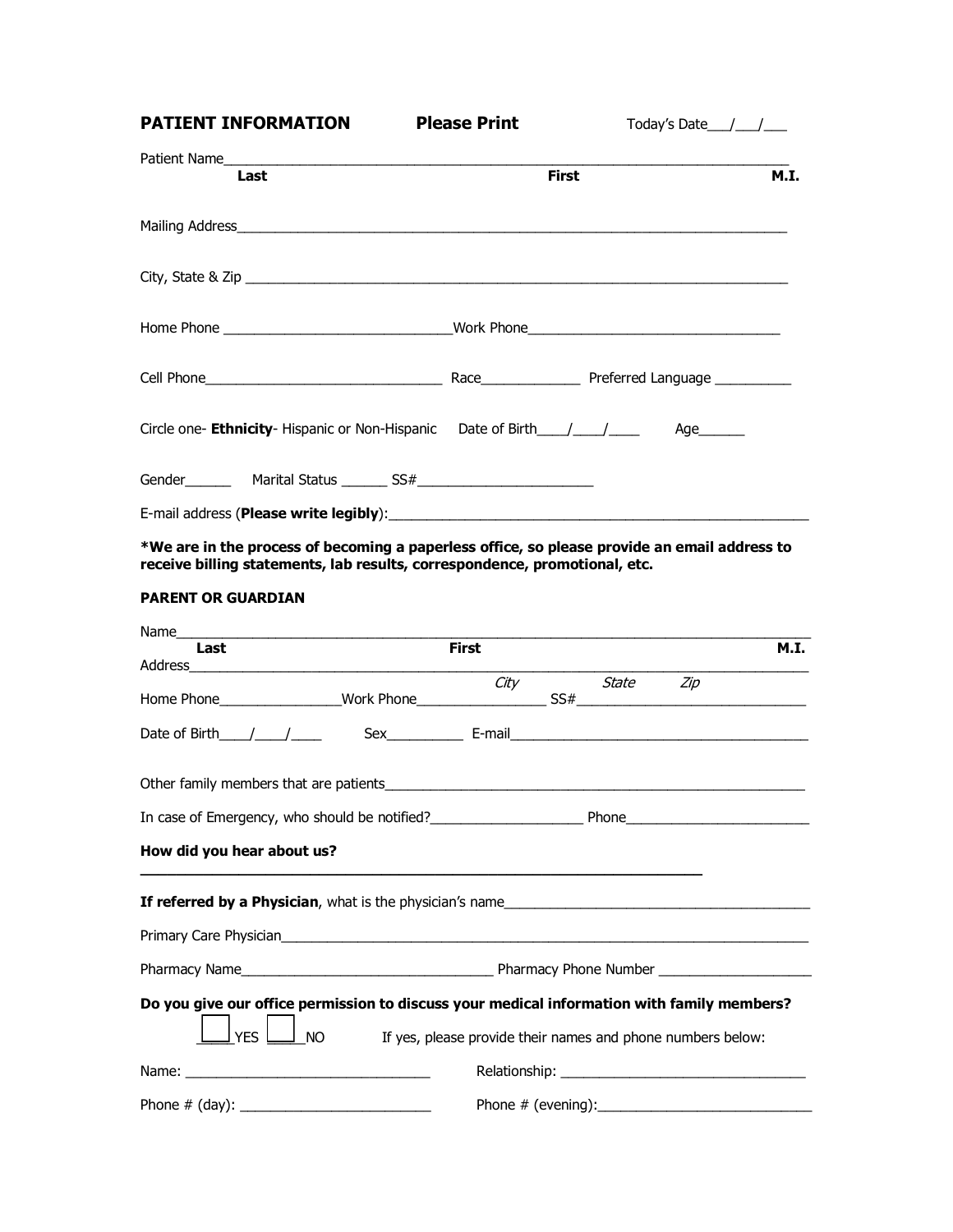### **PAYMENT POLICY**

In order to establish optimal relations with our patients and avoid misunderstanding and confusion regarding our payment policies, our staff is trained to consistently inform you of the financial payment policies of this office. Payment is required for all services at the time they are rendered. If you are on an insurance plan in which we participate, we will follow the contractual terms required, but it is the patient's responsibility to provide proper identification and, when necessary, the proper referral or other documents required by your insurance company. We accept Medicare assignment. Before insurance claims are filed, coverage will be pre-verified and you will be asked to pay any unmet deductible, non-covered services and co-payments. I understand that my insurance carrier does not guarantee coverage; therefore I will be responsible for payment in full. If your carrier has not paid in sixty (60) days, we expect full payment from you. All services furnished by us are charged to the patient or, if a minor, his/her authorized guarantor, NOT the insurance carrier. In the event that your account must be turned over to collections, a collection fee will be added to your account. There is \$45 service fee for all returned checks. Your signature below signifies your understanding and willingness to comply with this policy. We accept payment in the form of cash, check or credit card. There is a \$25 no show/late cancellation fee. If you cancel without 24 hour notice, you will be charged the fee. Special circumstances will be subjected to the office manager's approval.

I authorize the release of medical information to my primary care or referring physician, to consultants if needed and as necessary to process insurance claims, insurance applications and prescriptions. I also authorize payment of medical benefits to Dr George Wooming.

### AGREEMENT AS TO RESOLUTION OF CONCERNS

"Physician" shall be understood to mean George Wooming and Knox Dermatology.

I understand that I am entering into a contractual relationship with the physician for professional care. I further understand that meritless and frivolous claims for medical malpractice have an adverse effect upon the cost and availability of medical care to patients and may result in irreparable harm to a medical provider. As additional consideration for professional care provided to me by the physician, I, the Patient/Guardian, agree not to initiate or advance, directly or indirectly, any meritless or frivolous claims of medical malpractice against the physician.

Should I, initiate or pursue a meritorious medical malpractice claim against Physician, I agree to use an expert witness (with respect to issues concerning the standard of care), only physicians who are board certified by the American Board of Dermatology. Further, I agree that these physicians retained by me or on my behalf to be expert witnesses will be members in good standing of the American Board of Dermatology.

I, agree the expert will be obligated to adhere to the guidelines or code of conduct defined by the American Board of Dermatology.

I, agree to require any attorney I hire and any physician hired by me or on my behalf as an expert witness to agree to these provisions.

In further consideration, Physician also agrees to exactly the same above-referenced stipulations.

Each party agrees that a conclusion by a specialty society affording due process to an expert will be treated as supporting or refuting evidence of a frivolous or meritless claim.

Patient/guardian and physician agree that this Agreement is binding upon them individually and their respective successors, assigns, representatives, personal representatives, spouses and other dependents.

Physician and patient/guardian agree that these provisions apply to any claim for medical malpractice whether based on a theory of contract, negligence, battery or any other theory of recovery.

Patient/guardian acknowledges that he/she has been given ample opportunity to read this agreement and to ask questions about it.

> George Wooming, MD Physician Effective from Date of Treatment

**Patient or Guardian Signature**\_\_\_\_\_\_\_\_\_\_\_\_\_\_\_\_\_\_\_\_\_\_\_\_\_\_\_\_\_\_\_\_\_\_\_\_\_\_ **Date** \_\_\_\_/\_\_\_\_/\_\_\_\_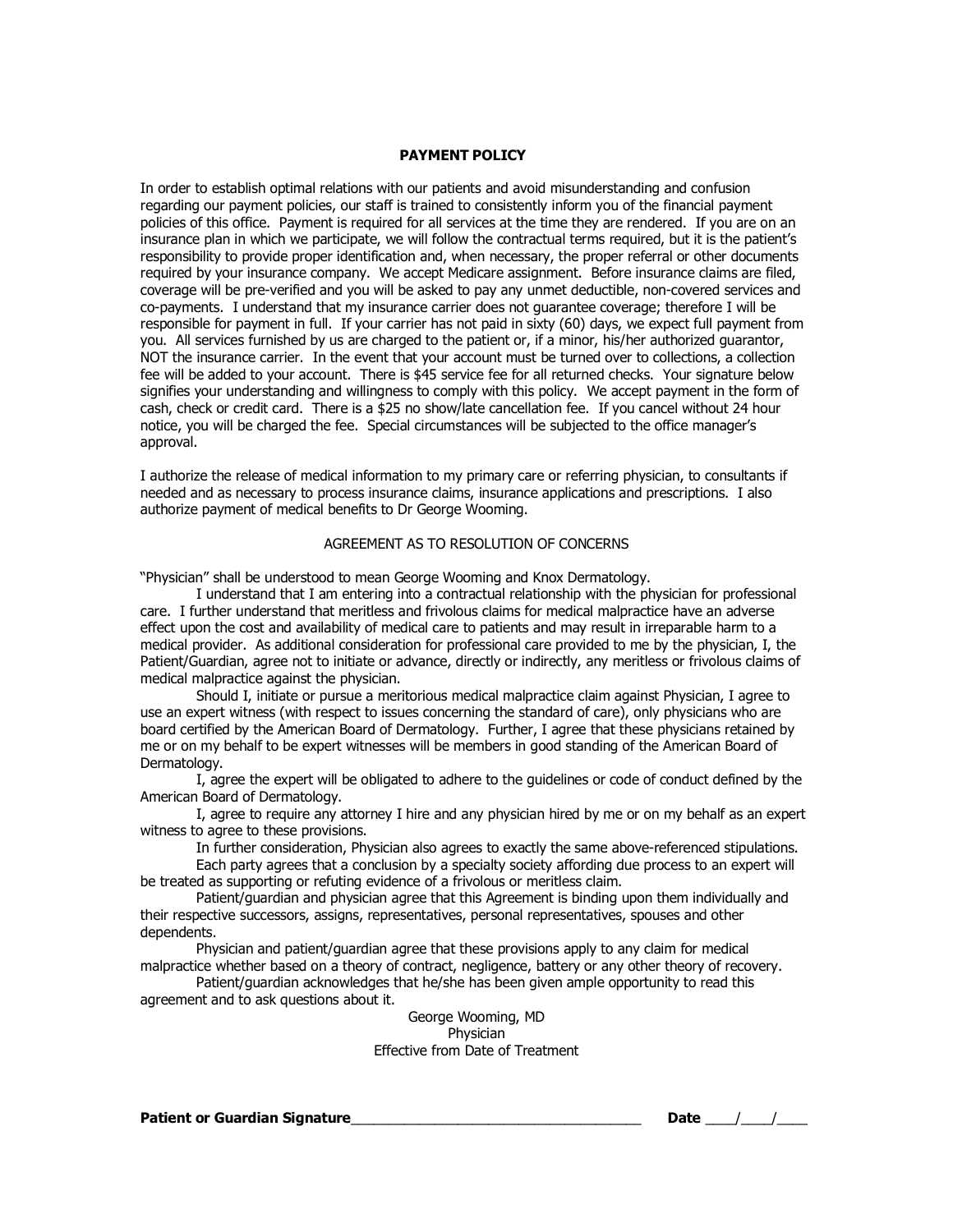# **HIPAA NOTIFICATION/ACKNOWLEDGEMENTS**

| <b>Patient Name:</b> |  |  |
|----------------------|--|--|
|                      |  |  |

## **Contact Information**

| The office of Dr. George Wooming would like to contact you for various reasons, including Personal Health                                                                                                                                                                                                                                   |
|---------------------------------------------------------------------------------------------------------------------------------------------------------------------------------------------------------------------------------------------------------------------------------------------------------------------------------------------|
| Information (PHI) related to Appointment Reminders, Appointment Recalls and Notification of Test Results.                                                                                                                                                                                                                                   |
| $\frac{1}{2}$ Yes, you may leave PHI at the Primary Telephone Number and E-Mail address I provided.<br><u>the community of the community of the community of the community of the community of the community of the community of the community of the community of the community of the community of the community of the community of </u> |
| INo, do not leave PHI.                                                                                                                                                                                                                                                                                                                      |

## **Notice of Privacy Practices Written Acknowledgement Form**

I am a patient/parent/legal guardian of a patient of George Wooming, MDPA dba Knox Dermatology. I hereby acknowledge receipt of the Notice of Privacy Practices.

Do you give our office permission to discuss your private health information with other parties?

If yes, please provide their names.

| Spouse (List Name): |
|---------------------|
| Parent (List Name): |
| Parent (List Name): |
| Other (List Name):  |

#### **Payment of Services and Notice Regarding Insurance**

If you do not have active Medical Insurance, payment will be required in full at the time of your visit.

If you have active Medical Insurance under a Plan in which we do not participate, payment in full will be required at the time of your visit.

If we are filing insurance for your visit, we must have complete information, and any required referral information, at the time of your visit. If you cannot provide us with this information, we will not be able to file your claim and payment in full will be required at the time of your visit.

If we are able to determine that services provided will be charged against your Plan Deductible, such as surgical or office procedures, that amount may be due at the time of your visit, in addition to any Co-Pay or Co-Insurance.

#### **Compliance & Disclosure under Texas Occupations Code - Section 102.006**

In compliance with Section 102.006 of Texas Occupations Code in connection with my informed consent and personal choice of doctors and facility solely based on the quality and safety of care, reputation and patient satisfaction, and my knowledge in my decision-making in exercising my rights with respect to the in-network or out-of-network coverage and cost sharing, my attending doctor(s) and/or clinic (facility) has disclosed to me at the time of initial contact and at the time of referral with respect to the choice of a doctor or facility solely in the interest of my healthcare quality and safety, as a result of my informed consent and personal choice of doctor(s) and / or facility: (A) his/her affiliation, if any, with the doctor or facility for whom the patient is referred and (B) that he / she will receive, directly or indirectly, remuneration for referring upon my such request and exercising my rights of freedom of choice for the provider(s) and facility under the in-network or out-of-network coverage as provided by my health plan, in compliance with all applicable federal and state laws, Medicare, ERISA, PPACA and the Section 102.006 of Texas Occupations Code.

Facility with affiliation and remuneration: ADG Houston Pathology, PLLC

| <b>Patient Name (Please Print):</b> |  |
|-------------------------------------|--|
|-------------------------------------|--|

**Patient/Parent/Guardian Signature:\_\_\_\_\_\_\_\_\_\_\_\_\_\_\_\_\_\_\_\_\_\_\_\_\_\_** 

**Date:\_\_\_/\_\_\_/\_\_\_\_\_**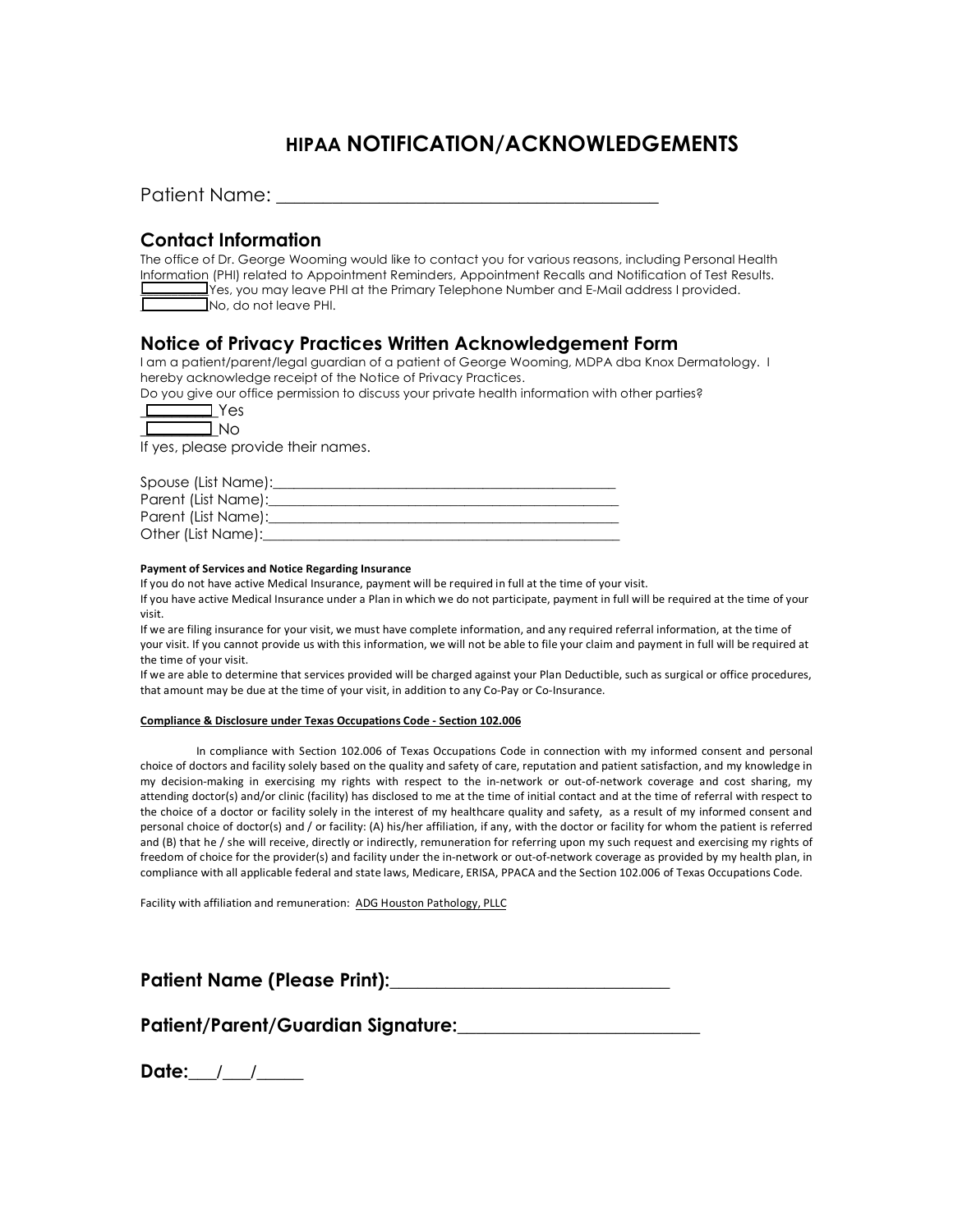**NAME \_\_\_\_\_\_\_\_\_\_\_\_\_\_\_\_\_\_\_\_\_\_\_\_\_\_\_\_\_\_\_\_\_\_\_\_\_ DATE OF BIRTH\_\_\_\_/\_\_\_/\_\_\_\_\_ TODAY'S DATE \_\_\_\_/\_\_\_/\_\_\_\_\_\_**

**REASON FOR TODAY'S VISIT:** 

## **History and Intake Form**



**Past Surgical History:** (please select all that apply)

| Appendix Removed                             | Kidney Biopsy                     |
|----------------------------------------------|-----------------------------------|
| <b>Bladder Removed</b>                       | Kidney Removed (Right, Left)      |
| Mastectomy (Right, Left, Bilateral)          | Kidney Stone Removal              |
| Lumpectomy (Right, Left, Bilateral)          | Kidney Transplant                 |
| Breast Biopsy (Right, Left, Bilateral)       | Ovaries Removed: Endometriosis    |
| <b>Breast Reduction</b>                      | Ovaries Removed: Cyst]            |
| Breast Implants                              | lOvaries Removed: Ovarian Cancer  |
| Colectomy: Colon Cancer Resection            | Prostate Removed: Prostate Cancer |
| Colectomy: Diverticulitis                    | Prostate Biopsy                   |
| Colectomy: IBD                               | TURP                              |
| Gallbladder Removed                          | Skin Biopsy                       |
| Coronary Artery Bypass                       | Basal Cell Cancer Surgery         |
| <b>PTCA</b>                                  | Squamous Cell Carcinoma Surgery   |
| Mechanical Valve Replacement                 | Melanoma Surgery                  |
| Biological Valve Replacement                 | Spleen Removed                    |
| Heart Transplant                             | Testicles Removed (Right, Left,   |
| Joint Replacement, Knee (Right, Left,        | Bilateral)                        |
| Bilateral)                                   | Hysterectomy: Fibroids            |
| Joint Replacement, Hip (Right, Left,         | Hysterectomy: Uterine Cancer      |
| Bilateral)                                   | lNone                             |
| $\Box$ Joint Replacement within last 2 years |                                   |
| <b>Other</b>                                 |                                   |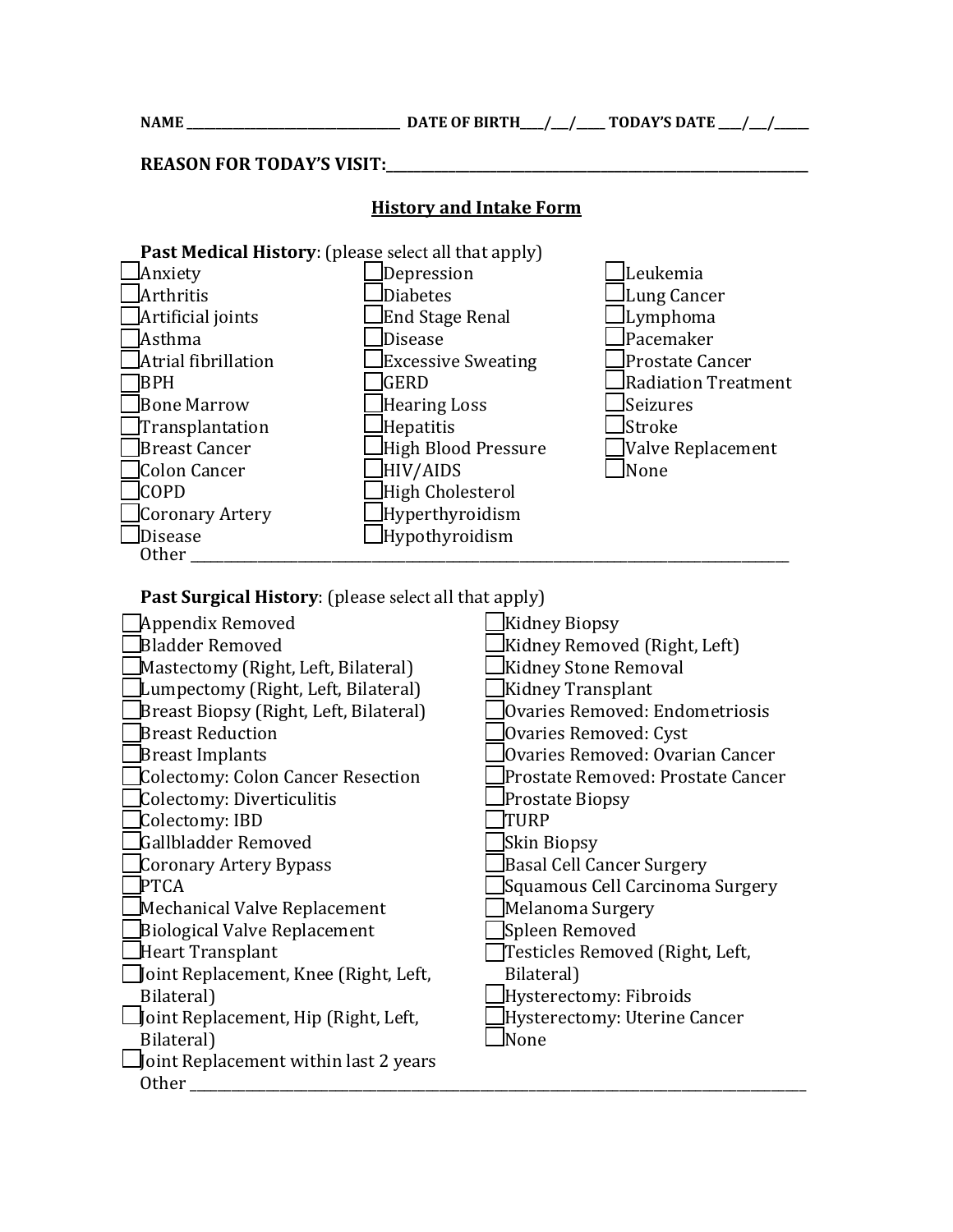| <b>NAME</b>                                                                                                                                                                                                                                                                                                                                                      |
|------------------------------------------------------------------------------------------------------------------------------------------------------------------------------------------------------------------------------------------------------------------------------------------------------------------------------------------------------------------|
| <b>_Skin Disease History:</b> (please select all that apply)<br>Acne<br>lPsoriasis<br>Eczema<br>Actinic Keratoses<br>Flaking or Itchy Scalp<br>Squamous Cell Skin<br>Hay Fever/Allergies<br>Asthma<br>Cancer<br>$\Box$ Melanoma<br>None<br>Basal Cell Skin Cancer<br><b>Blistering Sunburns</b><br>$\Box$ Poison Ivy<br>Precancerous Moles<br>]Dry Skin<br>Other |
| Do you wear Sunscreen? Pres No<br>If yes, what SPF? ________<br>Do you tan in a tanning salon? $\Box$ Yes $\Box$ No<br>Do you have a family history of Melanoma? $\Box$ Yes $\Box$ No                                                                                                                                                                            |
| <b>Medications:</b> (Please enter all current medications)                                                                                                                                                                                                                                                                                                       |
| <b>Allergies:</b> (Please enter all allergies)                                                                                                                                                                                                                                                                                                                   |
|                                                                                                                                                                                                                                                                                                                                                                  |
| Have you ever had dental anesthesia (Novacaine)? $\Box$ Yes<br>N <sub>o</sub><br>Any bad reaction? $\Box$ Yes $\Box$ No<br>Social History: Please select all that apply<br>□ Currently smokes-daily<br>$\Box$ Has never smoked<br>□ Currently smokes-not daily<br>$\Box$ Has smoked in the past<br>Other-                                                        |
| Do you drink alcohol?<br>$\Box$ Yes<br>]No<br>If yes, ___________ drinks per day<br><b>Do you use IV drugs?</b> $\Box$ Yes<br>$\Box$ No<br>If yes, what? _____________ How often: __________                                                                                                                                                                     |
| Have you had or have been exposed to HIV (AIDS)? $\Box$ Yes<br> No                                                                                                                                                                                                                                                                                               |
| Are you pregnant?<br>Yes No<br>Due date $\frac{\mu}{\sigma}$ /<br>(WOMEN)                                                                                                                                                                                                                                                                                        |